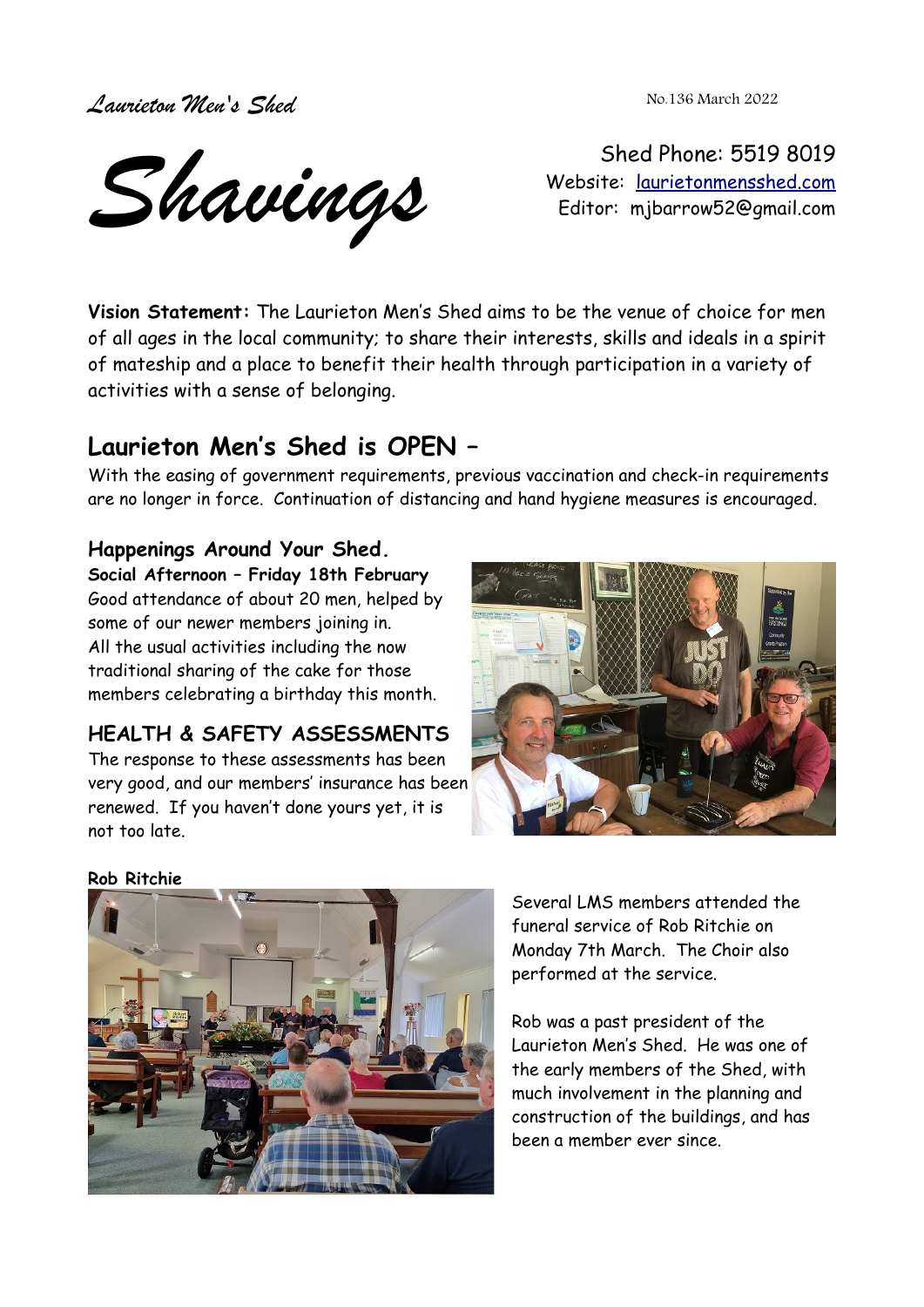#### **Coming Events**

#### **Choir Rehearsals**

9:00am Tuesday mornings. New members needed. Contact Graham King if you're interested.

#### **Computer Group.**

Meets on Thursdays (9am-12noon). Topics are variable. Having trouble with your PC, tablet, or mobile phone, come along and discuss your issue.

#### **Raffles.**

Outside outside Coles Laurieton have resumed.

#### **March General Meeting**

Tuesday 15th March 10:30am at the Shed, 164 Diamond Head Rd. Dunbogan.

#### **LMS Monthly Social Afternoon (formerly P&C).**

Friday 18th March 12:00 midday until around 3:00pm. Nibbles, pizza and a drink for \$5. Additional drinks \$2 each. Mateship and laughs FREE.

#### **Riverwalk Market Sunday 20th March 8:00am-1:00pm**.

This is a primary showcase of the Shed to the local community and visitors to our region. It is also an opportunity to get to know other shed members while earning some shed funds by selling goods made or refurbished by shed members.

## **Garage Sale 26th – 27th March.**

If you have saleable items for donation, this is your opportunity to get them out of your home, and help raise some funds for the shed.

Workers will be needed to help with preparation a few days before the sale, as well as on the two sale days. Promotional flyers also need to be distributed across the Camden Haven and surrounding areas during the weeks before the sale, preferably between 17th and 21st March. Contact John Denyer if you are available to assist.

Any goods or time you can contribute will help to make this event successful.

#### **National Men's Shed Gathering 29th-30th March at Albury NSW.**

Details at mensshed.org/albury2022, or contact Mike Carroll if you're interested. Registrations close 23rd March.

## **Ironman**

The Port Macquarie Ironman is on Sunday May 1st 2022. The event was not held in 2020 or in 2021 but the organisers and I are very confident of the event proceeding this year. The action in our area is about hundreds of bikes that are ridden from Port Macquarie down from the top of Bonny Hills and out to the ends of Dunbogan and back to Port. The roads are closed except for occasional vital vehicles. Along the way are about 60 intersections and the Laurieton Men's Shed has the contract to put a person at each of these positions for which they pay us over \$100 for each position. John Denyer organises this as he has done in past years. SO what he is looking for is men to volunteer to work as Traffic Marshalls mostly, and a few others to help on deliveries and packing, and some computer work. Usually he gets about 55 volunteers working for 4 or 8 hours per day. The balance comes from other local organisations.

If you're available to help, please contact John, and let him know what you can do, and when.